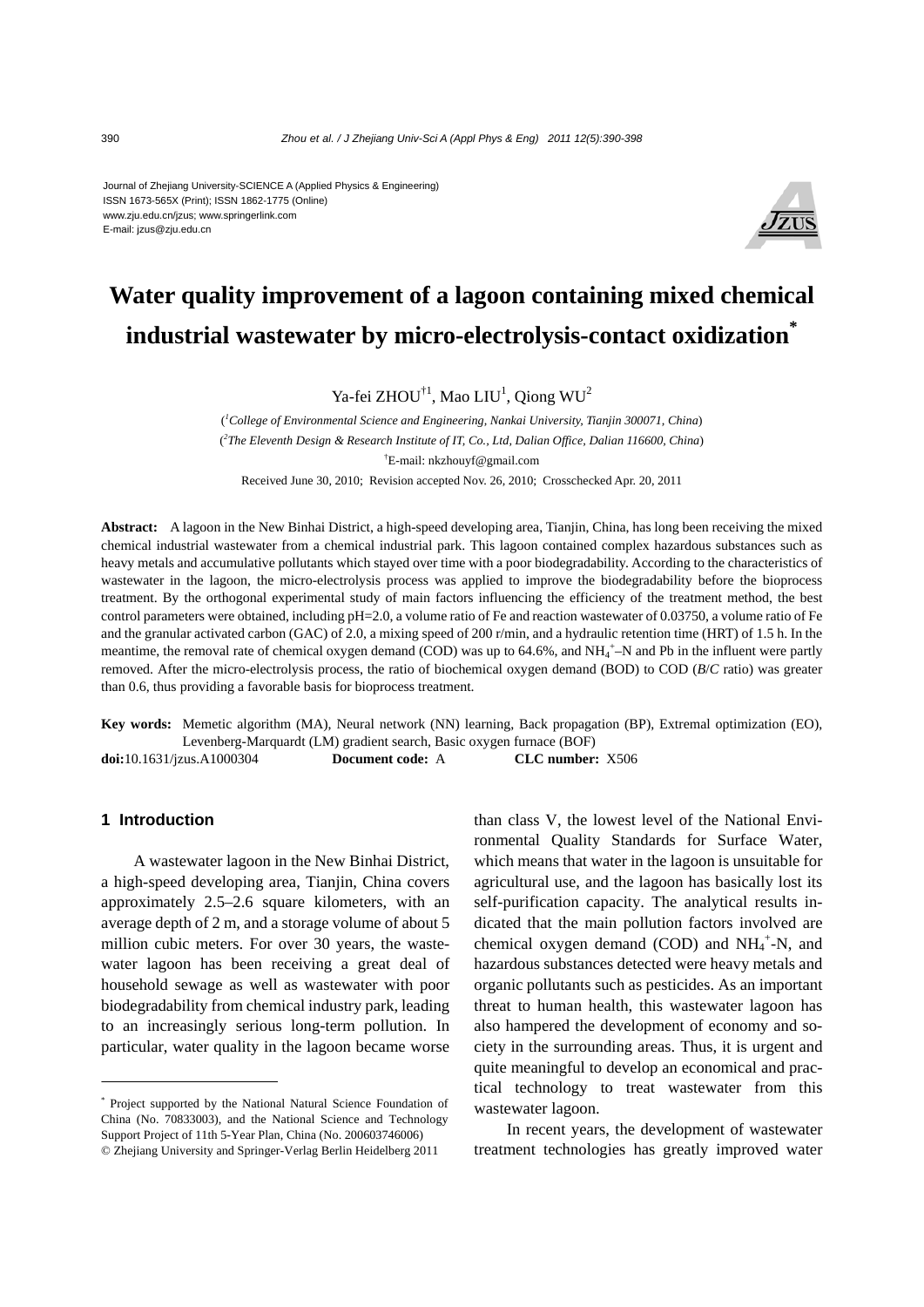quality, and reduced the cost of treatment processes (Scholz and Fuchs, 2000; Zakkour *et al*., 2001; Dhouib *et al*., 2003; 2006). However, treatment and remediation of some wastewater lagoons receiving mixed chemical industrial wastewater with high toxicity and poor biodegradability is still an intractable problem to be solved (Ellouze *et al*., 2009). The ferrite process can be an effective technology in treating wastewater with poor degradability, but it has hardly been used in remediation of a lagoon due to its high cost (Pérez *et al*., 2002; Lou *et al*., 2009). Although membrane bioreactors have been successfully applied to treat industrial wastewater over the past decade (Acharya *et al*., 2004; Kurian *et al*., 2006), the membranes can easily be defiled when used in mixed industrial wastewater treatment (Geng and Hall, 2006; Nghiem and Hawkes, 2007). Traditional activated sludge and its modified technology are of low cost and are widely used in wastewater treatment; however, many wastewater lagoons contain hazardous materials from industrial production, which can inhibit the bioactivity of living organisms and reduce the removal efficiency of toxic pollutants. In recent years, more and more attention has been paid to electrochemical methods for industrial wastewater treatment. In particular, electrolysis has been the most frequently used unit process because of its rapid reaction rate, high efficiency, and low sludge production. However, the high level of energy consumption limits its further application and leads to the development of interior micro-electrolysis in wastewater treatment (Jin *et al*., 2003).

Micro-electrolysis also referred to as iron chip filtration has been used to pretreat industrial wastewater due to its extensive adaptability to wide variations of composition of wastewater (Yang *et al*., 1997). Its effects on treatment of poor biodegradable wastewater, including pesticide (Wu *et al*., 2003), pharmacy (Liu *et al*., 2008), and dye wastewaters (Cheng *et al*., 2005), have been studied. The iron and carbon materials casted into the container can form numerous microscopic galvanic cells, where the electrons are supplied from the galvanic corrosion of iron (anode) (Zhou and Fu, 2001; Cheng *et al*., 2007). Products released from the galvanic cell reaction include hydroxyl, atomic hydrogen, and  $Fe<sup>2+</sup>$ , which have high activities to decompose contaminants (Li *et al*., 2004; Wang *et al*., 2008). In addition, some pollutants can also be removed by electrophoresis and adsorption (Han, 1991; Yang *et al*., 1997). Furthermore, interior micro-electrolysis pretreatment is of low cost and effective because it does not require chemical coagulants and external power in the cases of coagulation and electrolysis (Xu *et al*., 2003).

The half-cell reactions can be represented as oxidation in the anode:

$$
2Fe^{-}4e^{-} \rightarrow 2Fe^{2+}, E^{0}(Fe^{2+}/Fe) = -0.44 \text{ V}, \qquad (1)
$$

and reduction in the cathode:

$$
4H^{+} + 4e^{-} \rightarrow 4[H] \rightarrow 2H_{2} \uparrow
$$
 (acidic),  
\n
$$
E^{0}(H^{+}/H_{2}) = 0.00 \text{ V},
$$
 (2)

$$
O_2 + 4H^+ + 4e^- \to 2H_2O \text{ (acidic)},
$$
  
\n
$$
E^0(O_2/H_2O) = 1.23 \text{ V},
$$
\n(3)

$$
E (O_2/12O) = 1.25 \text{ V},
$$
  
\n
$$
O_2 + 2H_2O + 4e^- \rightarrow 4OH^- \text{ (neutral to alkaline)},
$$
  
\n
$$
E^0(O_2/OH^-) = 0.40 \text{ V}.
$$
 (4)

where  $E^0$  is the standard electrode potential, and [H] is the hydrogen atom density.

Recently, micro-electrolysis has been widely used in the treatment of wastewater from dye-stuffs (Wang *et al*., 2001), petrochemical (Zhu *et al*., 2004), and electroplating industries (Dai, 2005). This method can improve the biodegradability of wastewater (Wu *et al*., 2009), because it can damage the chromophoric groups  $(-NO<sub>2</sub>$  and  $-NO<sub>0</sub>)$  of organic pollutants and break off the double bonds of unsaturated groups (Li *et al*., 2004). Besides, metals behind iron in the metal moveable order regulation and other metal ions and chemicals, which have stronger oxidizabilities, would be deoxidized to products with lower toxicity levels (Yang *et al*., 1997; Wang *et al*., 2008).

## **2 Materials and methods**

#### **2.1 Raw wastewater**

The raw wastewater samples used in this study were taken from a wastewater lagoon in an industrial zone of Tianjin, China (Fig. 1). Some parameters of water quality were listed in Table 1.

### **2.2 Materials**

Waste iron scraps were obtained from a mechanical processing plant in Tianjin, China, and the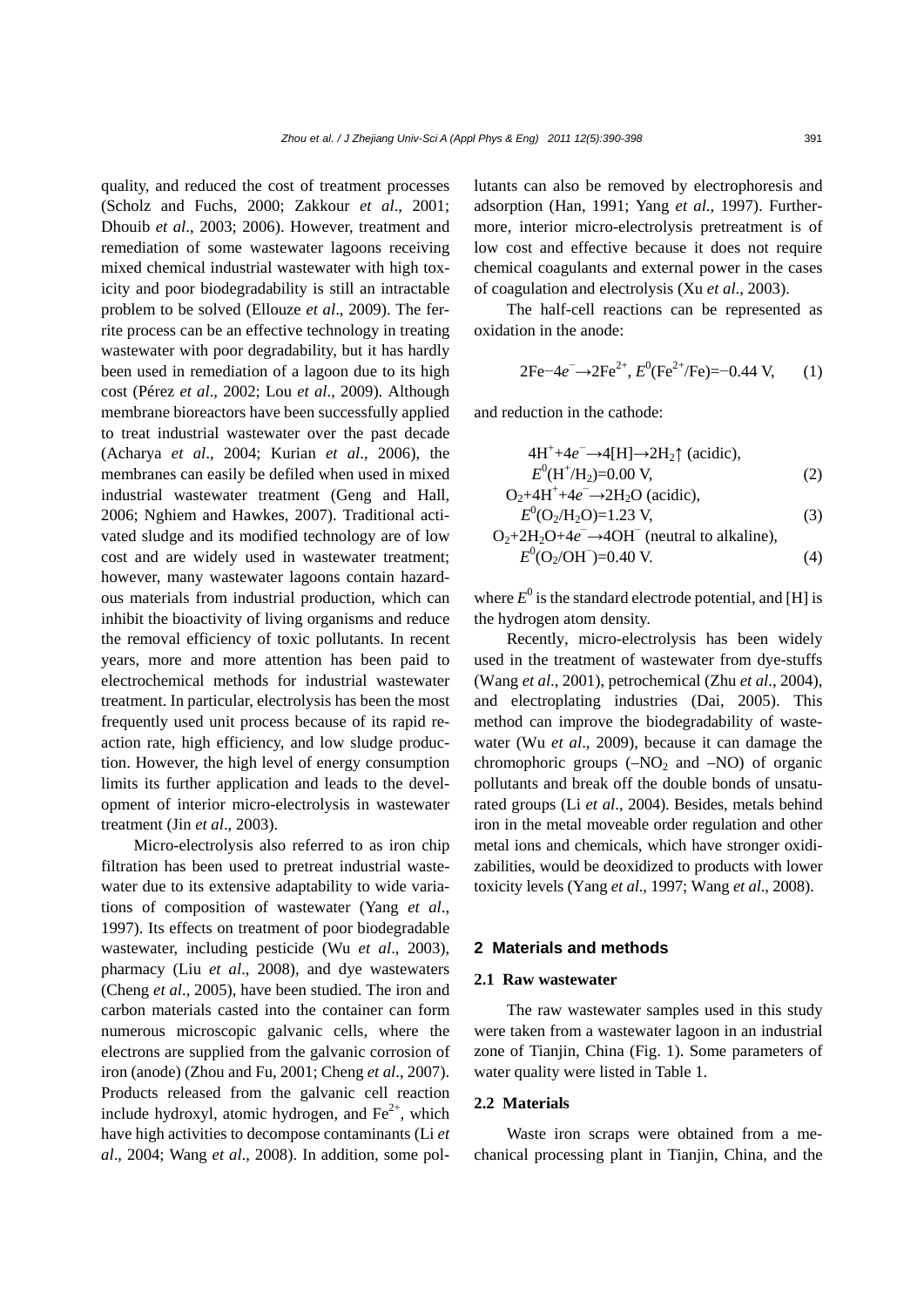iron particles (0.90–1.95 mm) were bought from a chemical reagent company in Tianjin, China. Iron scraps and particles were first degreased in a NaOH solution (10%, w/w) for 10 min, and then soaked in a diluted sulfuric acid solution (5%, w/w) for 20 min to remove the surface oxidation film and increase reaction activities. Finally, it was cleaned by deionized water with two or three repetitions.

The granular activated carbon (GAC) with the particle size of 0.65–1.04 mm was washed with water for two or three times before use.

## **2.3 Experimental procedure**

According to a certain ratio, processed iron scraps and GAC were put to a beaker of 1 L, and then 800 ml wastewater (pH regulated) was poured into the beaker and stirred continuously with a mixer. Because



**Fig. 1 Wastewater lagoon containing mixed chemical industrial wastewater** 

of the high salinity (Table 1), the wastewater samples could work as an electrolyte, and thus promote the micro-electrolysis process. After a certain time of mixing and reaction, pH was regulated to 8.5 with NaOH solution, and aerated for 30 min. After sedimentation, the supernatant fluid was fetched out and the water quality was analyzed. The schematic of the process was shown in Fig. 2.

First, the orthogonal experiment was used to optimize the experiment design, and the influences of different parameters on treatment efficiency were tested. Parameters chosen were pH in reaction beaker, volume ratio of Fe and reaction wastewater (*V*(Fe)/*V*), volume ratio of Fe and GAC (*V*(Fe)/*V*(C)), mixing speed, and hydraulic retention time (HRT) (Xu *et al*., 2003). The orthogonal experiment arrangement was listed in Table 2.

Once the optimum condition was identified through the orthogonal experiments, a separate experiment was carried out under the same condition, while dissolved oxygen (DO) and pH were detected at an interval of 10 min through out the whole microelectrolysis process, and each detection was made by performing three parallel tests.

|  |  |  | Table 2 Orthogonal experiment arrangement $L_{16}$ (4 <sup>5</sup> ) <sup>*</sup> |  |  |  |
|--|--|--|-----------------------------------------------------------------------------------|--|--|--|
|--|--|--|-----------------------------------------------------------------------------------|--|--|--|

| Level         |   |         | Factor |     |     |
|---------------|---|---------|--------|-----|-----|
|               | а | h       | c      |     | e   |
|               |   | 0.01875 | 0.5    | 150 | 0.5 |
| 2             |   | 0.02500 |        | 200 |     |
| $\mathcal{R}$ |   | 0.03125 | 1.5    | 250 | 1.5 |
|               |   | 0.03750 | 2      | 300 |     |

 $^*$   $L_{16}$  (4<sup>5</sup>) means 5 factors with 4 levels. a: pH; b:  $V(\text{Fe})/V$ ; c: *V*(Fe)/*V*(C); d: mixing speed (r/min); e: hydraulic retention time  $(HRT, h)$ 

| Table 1 Water quality situation of experimental raw wastewater |              |                       |        |                                         |        |      |                      |    |
|----------------------------------------------------------------|--------------|-----------------------|--------|-----------------------------------------|--------|------|----------------------|----|
| COD                                                            | <b>BOD</b>   | $NH_4^+$ -N           | Ph     | Total dissolved solid Chloride Salinity |        |      | Chroma               | pH |
| (mg/L)                                                         | (mg/L)       | (mg/L)                | (mg/L) | (mg/L)                                  | (mg/L) | (% ) |                      |    |
| 327.93-353.41                                                  | $2.7 - 15.0$ | 29.90–32.18 0.14–0.19 |        | 15623                                   | 7480   | 1.1  | $50$ (celadon) $5.4$ |    |



**Fig. 2 Technological flow diagram of the micro-electrolysis process**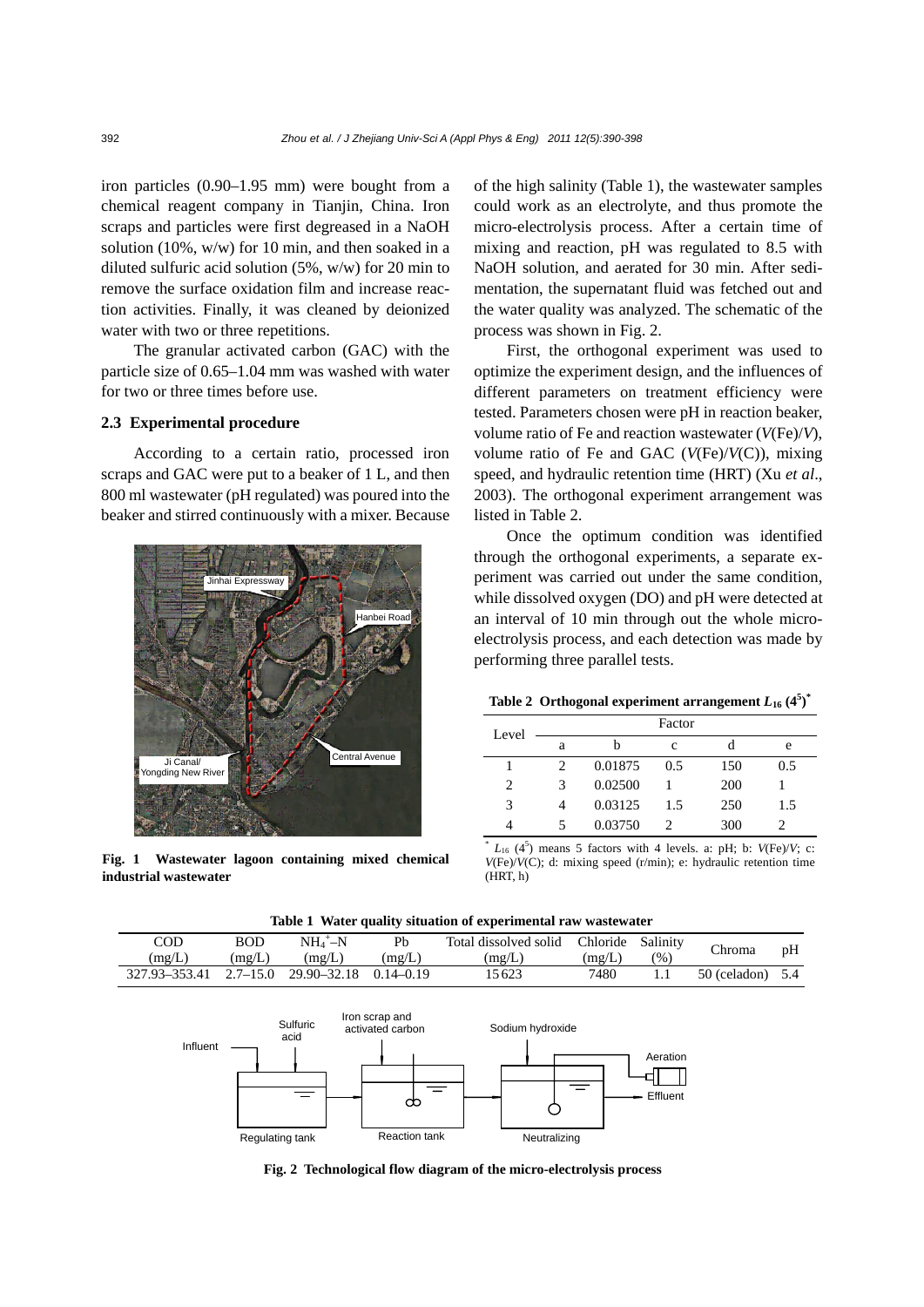Due to limits of the experiment scale, another group of experiments composed of 12 parallel tests was made under exact the same conditions as the above DO and pH experiments. Twelve beakers were backfilled with the same wastewater, iron scraps, and GAC; the 12 parallel tests started at the same time by 12 synchronal mixers. Wastewater of 20 ml was sampled from each beaker at each 10-min interval from 0 to 90 min to avoid disturbance to the micro-electrolysis process. Samples from 12 beakers at the same time were then mixed together in a 250 ml beaker as a timetagged sample. These 10 time-tagged samples were used as influents and pH was regulated to 8.5 with NaOH, and then these samples were aerated for half an hour. After sedimentation, the supernatant fluids were fetched out and water quality was analyzed, including COD, biochemical oxygen demand (BOD), NH<sub>4</sub><sup>+</sup>-N,  $NO_3$ <sup>-</sup>-N,  $NO_2$ <sup>-</sup>-N, and Pb.

## **2.4 Analytical methods**

Water quality was analyzed referring to the standard methods for examination of water and wastewater (State Environmental Protection Administration of China, 2002). COD, chroma, and salinity were determined by the potassium dichromate method, the visual colorimetry, and a hand-held refractometer manufactured by the Xingchenguang Optical Instruments Factory (Chengdu, China), respectively. DO, pH, NH<sub>4</sub><sup>+</sup>-N, and BOD were analyzed using an HQ-10 DO detecting instrument manufactured by HACH Company (USA), the PB-10 pH instrument of Sartorius Company (Germany), the Nessler's reagents spectrophotometer using a UV-Vis Spectrophotometer (WD-9403D, Beijing, China), and an LY-05 rapid detection equipment manufactured by Lv Yu Environmental Protection Co., Ltd. (Qingdao, China), respectively. Pb was determined by the flame atomic absorption using a flame atomic absorption spectrophotometer (AA240FS, Varian, USA). The volumes of scrap iron and GAC were measured with a graduated cylinder.

## **3 Results and discussion**

#### **3.1 Filtration of optimum conditions**

The program and results can be seen in Table 3. *Kij* was the sum of COD removal efficiency in the *i*th level (*i*=1, 2, 3, 4) of factor *j* (*j*=a, b, c, d, e), and *kij* was the average of  $K_{ij}$ .  $R_j = \max\{k_{1j}, k_{2j}, k_{3j}, k_{4j}\}$  $\min\{k_{1j}, k_{2j}, k_{3j}, k_{4j}\}$  (Table 3). The larger *R* value was, the larger the effects of factors on the index were, and the largest *R* value showed the main affecting factor of the experiment (Zhu *et al*., 2009). The results of orthogonal experiment showed that *R* values of five different factors on COD removal efficiency were:  $R_a = 35.96 > R_d = 13.08 > R_c = 10.47 > R_b = 9.32 > R_e = 3.78$ . It can be concluded that factor a (pH), factor d (mixing speed), and factor c (*V*(Fe)/*V*(C)), had greater influence on the COD removal rate, while factor b (*V*(Fe)/*V*) and factor e (HRT) had less influence.

The relationship between COD removal efficiency and levels of each factor can be seen in Fig. 3. According to preliminary analysis, the optimum program was a1, b4, c4, d2, and e3, and the corresponding conditions included pH=2.0, *V*(Fe)/*V*=0.03750 (the volume of influent was 800 ml),  $V(\text{Fe})/V(\text{C})=2.0$ , mixing speed=200 r/min, and HRT=1.5 h. The following verification experiment showed that COD in the effluent under the optimum conditions was 121.6 mg/L, and the removal efficiency of COD was up to 64.6%, which was better than the best result of the 16 orthogonal experiments (Exp. 4 in Table 3). Chroma in the effluent was quite low, which was not originally celadon, but appeared a little yellow because of a small amount of  $\text{Fe}^{3+}$  contained in the water.



**Fig. 3 Relationship between experimental conditions and COD removal efficiency**

pH was the main factor on COD removal efficiency by micro-electrolysis (*R*=35.96), which was three times greater than the second most important factor (*R*=13.08). A part of wastewater in the lagoon was from the dye industry, and the presence of  $H^+$  can cause a deoxidation reaction with chromophoric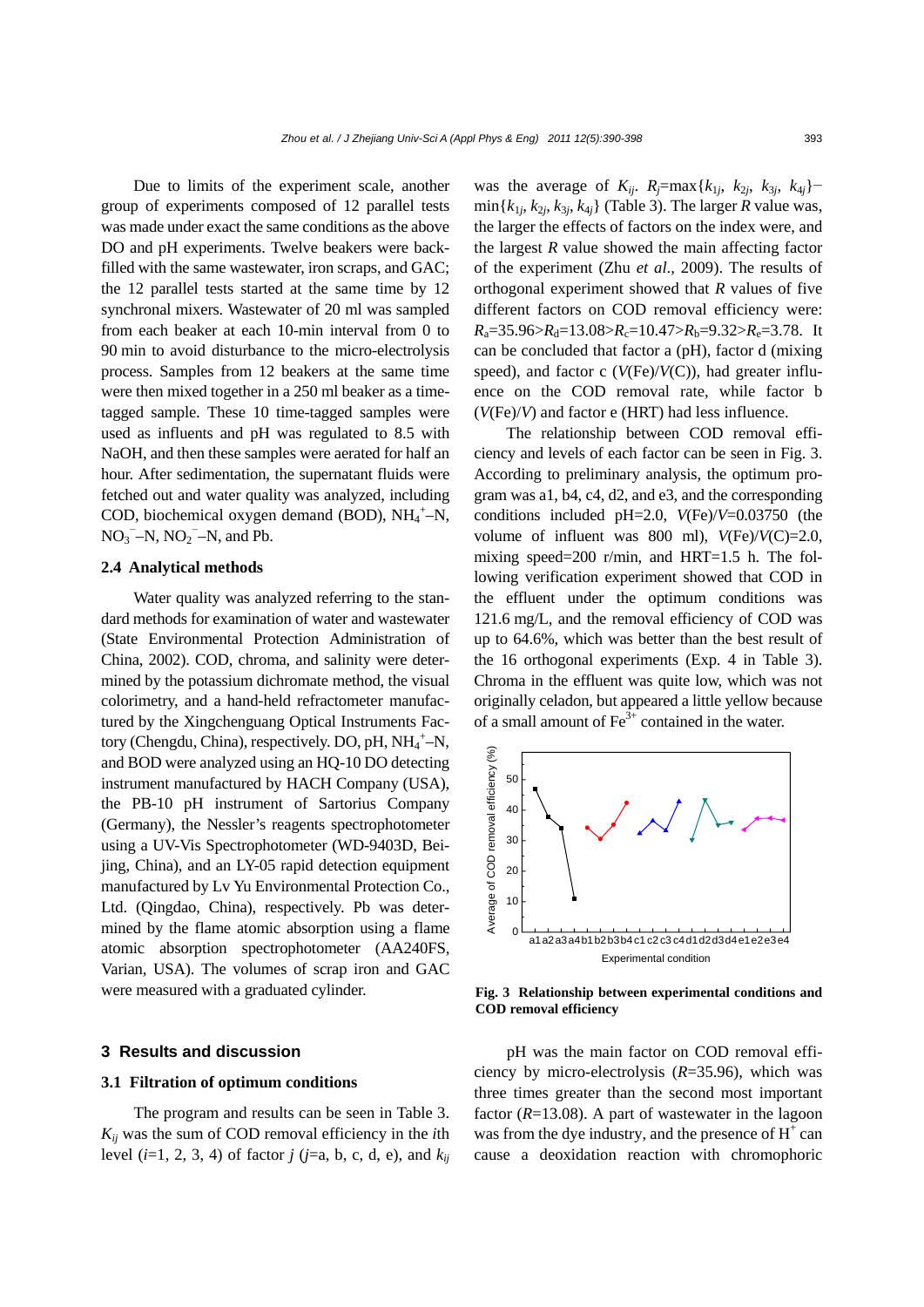| Exp. No.                              |                            |                | Level of different factors |                |                |          |          | COD removal Efficiency (%) |       |  |
|---------------------------------------|----------------------------|----------------|----------------------------|----------------|----------------|----------|----------|----------------------------|-------|--|
|                                       | $\rm{a}$                   | $\mathbf b$    | $\mathbf c$                | $\mathbf d$    | $\rm e$        |          |          |                            |       |  |
| 1                                     | 1                          | 1              | $\mathbf{1}$               | 1              | 1              | 32.72    |          |                            |       |  |
| 2                                     | 1                          | $\overline{c}$ | $\overline{c}$             | $\overline{2}$ | $\overline{c}$ |          |          | 52.42                      |       |  |
| 3                                     | 1                          | 3              | 3                          | 3              | 3              |          |          | 43.24                      |       |  |
| 4                                     | 1                          | 4              | $\overline{4}$             | $\overline{4}$ | $\overline{4}$ |          |          | 60.1                       |       |  |
| 5                                     | 2                          | 1              | $\mathbf{2}$               | 3              | $\overline{4}$ |          |          | 35.56                      |       |  |
| 6                                     | $\overline{c}$             | $\overline{c}$ | $\mathbf{1}$               | 4              | 3              |          |          | 31.73                      |       |  |
| 7                                     | $\overline{2}$             | 3              | 4                          | 1              | 2              |          |          | 38.61                      |       |  |
| $\,8$                                 | 2                          | 4              | 3                          | 2              | 1              |          |          | 45.56                      |       |  |
| 9                                     | 3                          | 1              | 3                          | $\overline{4}$ | 2              |          |          | 30.17                      |       |  |
| 10                                    | 3                          | 2              | 4                          | 3              | 1              | 34       |          |                            |       |  |
| 11                                    | 3                          | 3              | 1                          | 2              | 4              | 37.07    |          |                            |       |  |
| 12                                    | 3                          | 4              | 2                          | 1              | 3              | 35.92    |          |                            |       |  |
| 13                                    | 4                          | 1              | $\overline{4}$             | $\overline{2}$ | 3              | 38.59    |          |                            |       |  |
| 14                                    | 4                          | 2              | 3                          | 1              | $\overline{4}$ |          |          | 14.06                      |       |  |
| 15                                    | 4                          | 3              | $\boldsymbol{2}$           | 4              | 1              | 22.07    |          |                            |       |  |
| 16                                    | 4                          | 4              | $\mathbf{1}$               | 3              | $\overline{c}$ |          |          | 27.89                      |       |  |
|                                       | COD removal efficiency (%) |                |                            |                |                |          |          |                            |       |  |
| Factor                                | $K_{1j}$                   | $K_{2j}$       | $K_{3j}$                   | $K_{4j}$       | $k_{1j}$       | $k_{2j}$ | $k_{3j}$ | $k_{4j}$                   | $R_j$ |  |
| a                                     | 188.48                     | 151.46         | 137.16                     | 102.61         | 47.12          | 37.86    | 34.29    | 11.16                      | 35.96 |  |
| $\mathbf b$                           | 137.04                     | 132.21         | 140.99                     | 169.47         | 34.26          | 33.05    | 35.25    | 42.37                      | 9.32  |  |
| $\mathbf c$                           | 129.41                     | 145.97         | 133.03                     | 171.3          | 32.35          | 36.49    | 33.26    | 42.82                      | 10.47 |  |
| d                                     | 121.31                     | 173.63         | 140.69                     | 144.07         | 30.33          | 43.41    | 35.17    | 36.02                      | 13.08 |  |
| e                                     | 134.35                     | 149.09         | 149.48                     | 146.79         | 33.59          | 37.27    | 37.37    | 36.7                       | 3.78  |  |
| Optimum condition: a1, b4, c4, d2, e3 |                            |                |                            |                |                |          |          |                            |       |  |

Table 3 Calculated results of orthogonal experiments  $L_{16}$  (4<sup>5</sup>)

 $K_{ij}$ : sum of COD removal efficiency in the *i*th level (*i*=1, 2, 3, 4) of factor *j* (*j*=a, b, c, d, e);  $k_{ij}$ : average of  $K_{ij}$ ;  $R_j = \max\{k_{1j}, k_{2j}, k_{3j}, k_{4j}, k_{5j}, k_{6j}, k_{7j}, k_{8j}, k_{9j}, k_{9j}, k_{1j}, k_{1j}, k_{1j}, k_{1j}, k_{1j}, k_{$  $k_{4j}$ }−min{ $k_{1j}$ ,  $k_{2j}$ ,  $k_{3j}$ ,  $k_{4j}$ }. Levels of different factors (a, b, c, d, e) are indicated in Table 2

groups in the wastewater; therefore, as the initial pH increased, the removal efficiency of chroma decreased. Besides, the oxygen electrode potential *E*   $(O<sub>2</sub>/H<sub>2</sub>O)=1.23$  V, which is higher in acidic medium than that in neutral medium, and also low pH can increase the oxygen electrode potential, and accelerate and enhance the electrode reaction (Eq. (3)).

Mixing speed was an important factor affecting pollutant removal only in modified micro-electrolysis, which was reacted in a container by a mixer. The greatest contact of iron scraps with GAC would be observed with a proper mixing speed, while pollutants could be mostly removed. When the mixing speed was too slow, iron scraps and GAC would be submerged at the bottom of the beaker, thus limiting the formation of micro cells. When the mixing speed was too high, pollutants and reaction products that had adsorbed or deposited on the surface of GAC would be transported back to water by the strong hydraulic effect.

*V*(Fe)/*V*(C) was another important factor in the micro-electrolysis. A certain ratio of carbon can not only accelerate erosion of iron scraps but also increase pollutant removal. But too much carbon would restrain the electrode reaction, and pollutants would be mostly removed through adsorption.

After the orthogonal experiment, waste iron scraps and iron particles of the same volume were placed into two beakers separately, and were tested in the optimum condition to find out what was better suited for wastewater treatment. Almost all of the iron particles were submerged in the bottom of the beaker when the mixing speed was less than 200 r/min, and most iron particles were still submerged in the bottom even at a mixing speed of 300 r/min. The analysis of COD in both effluents showed that removal efficiency of COD with iron particles was almost half of that with iron scraps, which was 29.54%. The scraps were flake-shaped, which had larger specific surface areas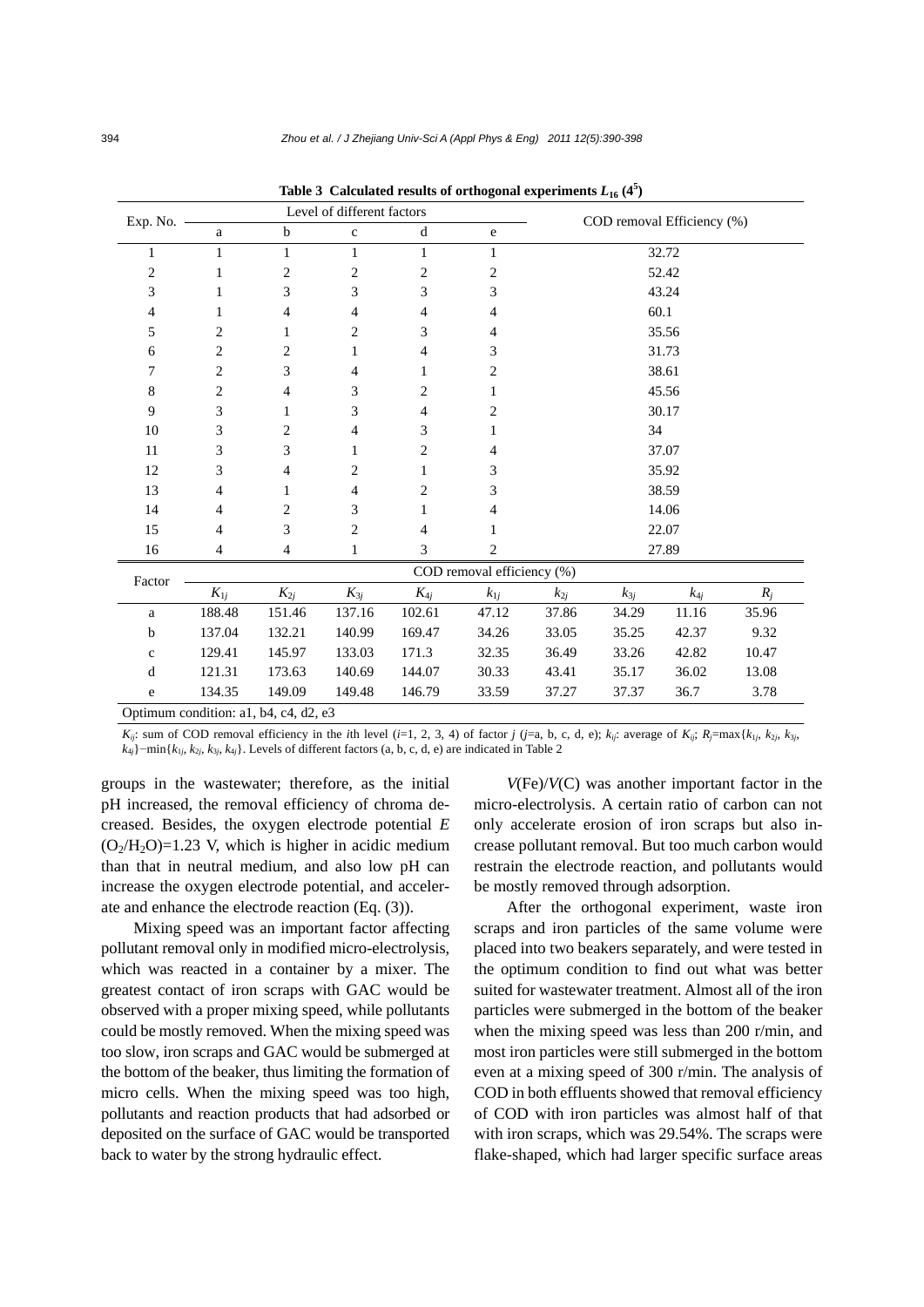than those of iron particles. Besides, the scraps were lighter than particles, and thus it could easily be stirred by the mixer. Contact of GAC with wastewater was increased, and the removal efficiency of pollutants could be improved. Considering the adverse effects of iron particles as well as the cost of iron particles, the waste iron scraps from mechanical processing plant were recommended in the treatment process to realize the direct use of waste.

# **3.2 Influences of DO and pH on the removal efficiency of COD**

Under the optimum conditions, three parallel experiments were conducted to investigate the changes of DO and pH for each 10 min interval through the whole reaction process. The average values of the parallel tests were depicted in Fig. 4. As shown in Fig. 4, DO decreased quickly at the beginning of the tests when cathode reaction was expressed as

$$
O_2 + 4H^+ + 4e^- \rightarrow 2H_2O, E^0(O_2) = 1.23 \text{ V.}
$$
 (5)



**Fig. 4 Changes of DO and pH in the whole microelectrolysis reaction phase**

The corrosion reaction was the fastest since the greatest potential difference between the anode and the cathode occurred. After that, the wastewater was kept at a low DO level (about 1.0 mg/L) until the reaction proceeded to completion when cathode reaction took place as follows:

$$
2H^{+} + 2e^{-} \rightarrow 2[H] \rightarrow H_{2} \uparrow, E^{0}(H^{+}/H_{2}) = 0.00 \text{ V.}
$$
 (6)

[H] generated in the reaction had high activities, which could damage the chromophoric groups of pollutants and break down macromolecules into small molecules. Thus, the biodegradability of the effluent was enhanced, and the chroma of wastewater was basically removed.

Under the optimum conditions, two beakers containing the same wastewater were treated separately with and without aeration, and the effluents were analyzed. Results showed that the removal efficiency of COD with aeration was 43.8%, which was lower than that without aeration. In the aerobic condition, reduction ability of the reaction system was restrained by too much  $O_2$  contained in the water sample, and in the same time, flocculation was enhanced. The proper DO value was different when wastewater was treated differently. As a result, it can be concluded that the lower DO had the obvious advantage in the removal of COD in this kind of wastewater.

pH increased from 2.0 to more than 5.0 through the whole micro-electrolysis reaction process. The oxygen electrode potential was 1.23 V in acidic medium, which was higher than that in the neutral medium. It can be inferred that a low pH level was superior for electrode reaction. As pH was increased, the electron acceptor was reduced, thus resulting in a decrease in the treatment efficiency (Li and Wang, 2003).

The concentration of  $H^+$  quickly decreased in the initial phase and slowed after 40 min. As shown in Fig. 4, it can be concluded that reduction reaction was the main factor in the pollutant removal. As the concentration of  $H^+$  decreased, the reduction reaction slowed in the late stage.

#### **3.3 Treatment efficiency of micro-electrolysis**

Under the optimum conditions, the effluents at different times were collected and analyzed to explore the removal mechanisms of pollutants, in which a group of experiments composed of 12 parallel tests were made. Changes in the concentration of COD,  $NH_4^+$ –N,  $NO_3^-$ –N,  $NO_2^-$ –N, and Pb in the effluents were determined and depicted in Figs. 5–7.

The concentration of COD quickly decreased in the initial 40 min, and then increased slowly during 40 to 70 min, and finally decreased after 70 min. COD was quickly removed in the first 40 min, which coincides with the pH increase in Fig. 4, and the proposed idea that COD was removed mainly through reduction reaction in the initial 40 min was confirmed. After 40 min, the reduction reaction was weakened,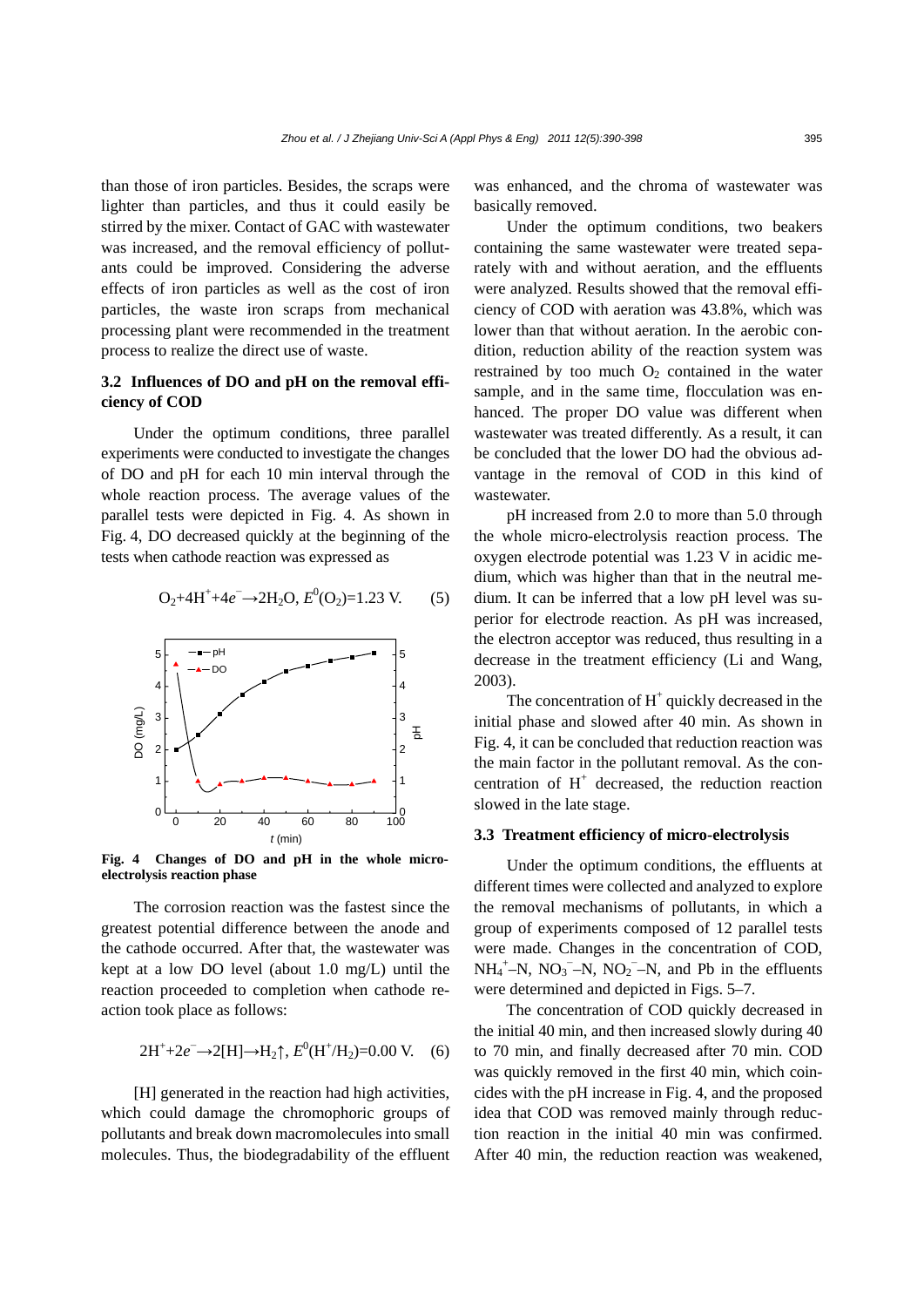

**Fig. 5 Removal efficiency of COD by micro-electrolysis in an operation cycle**



**Fig. 6 Change of N in an operation cycle**



**Fig. 7 Change of Pb in an operation cycle** 

COD was removed through electrophoresis, adsorption, flocculation, and other reactions. When pH increased to 1, flocculation played a more important role in COD removal. Fe(OH)<sub>2</sub> and Fe(OH)<sub>3</sub> generated during the reaction could attach to the surface of iron scraps and GAC, and impede the process of electrode reaction, resulting in a decrease in the removal efficiency of COD. On the other hand, pollutants attached to the surface of iron scraps and GAC continued to adsorb and desorb during the mixing process, which resulted in the fluctuation of COD values.

As shown in Fig. 6,  $NH_4^+$ -N was removed mainly at the initial 10 min. From then on, the concentration of  $NH_4^+$ -N had been fluctuating between 20.0–23.0 mg/L. The removal efficiency of  $NH_4^+$ –N mainly depends on the oxidation reaction and the adsorption process. From Fig. 4, it can be seen that a rapid decrease of DO occurred in the first 10 min, and was then maintained at a low level until the end. Thus, it can be speculated that the removal of  $NH_4^+$ –N may be related to the concentration of DO. At the initial 10 min, oxidation dominated in the wastewater treatment reaction. However, after 10 min, adsorption played a more important role. The concentrations of  $NO_3$ <sup>-</sup>-N and  $NO_2$ <sup>-</sup>-N in the influent were very low during the 20 to 40 min period. After 40 min, the concentration of  $NO_2$ <sup>-</sup>-N got a small increase. After 80 min, it turned to 0 again. Thus, it can be concluded that the removal of  $NO_3$ <sup>-</sup>-N and  $NO_2$ <sup>-</sup>-N from wastewater basically depends on the adsorption process.

In the micro-electrolysis reaction, the removal of  $Pb^{2+}$  mainly depends on redox and adsorption.  $Pb^{2+}$  in the anode can react with iron as shown in the following reaction:

$$
\text{Pb}^{2+} + \text{Fe} = \text{Fe}^{2+} + \text{Pb} \downarrow. \tag{7}.
$$

Pb generated from the reaction was adsorbed by iron and GAC, or deposited with  $Fe(OH)_{2}$  and  $Fe(OH)<sub>3</sub>$ ; thus, it can be removed from wastewater. Because the adsorption was a reversible process,  $Pb^{2+}$ and Pb continued to adsorb or desorb from the surface of iron and GAC, thus leading to the fluctuation in the concentration of Pb in wastewater.

## **3.4 Improvement in biodegradability of wastewater by micro-electrolysis**

Under the optimum conditions, COD, BOD,  $NH_4^+$ -N, and Pb in the influent and effluent were detected, and the results were listed in Table 4. After the micro-electrolysis reaction, the removal efficiency of Pb reached 31.6%, thus leading to a lower toxicity. Fe<sup>3+</sup> generated in the reaction could enhance the activity of microorganisms in the following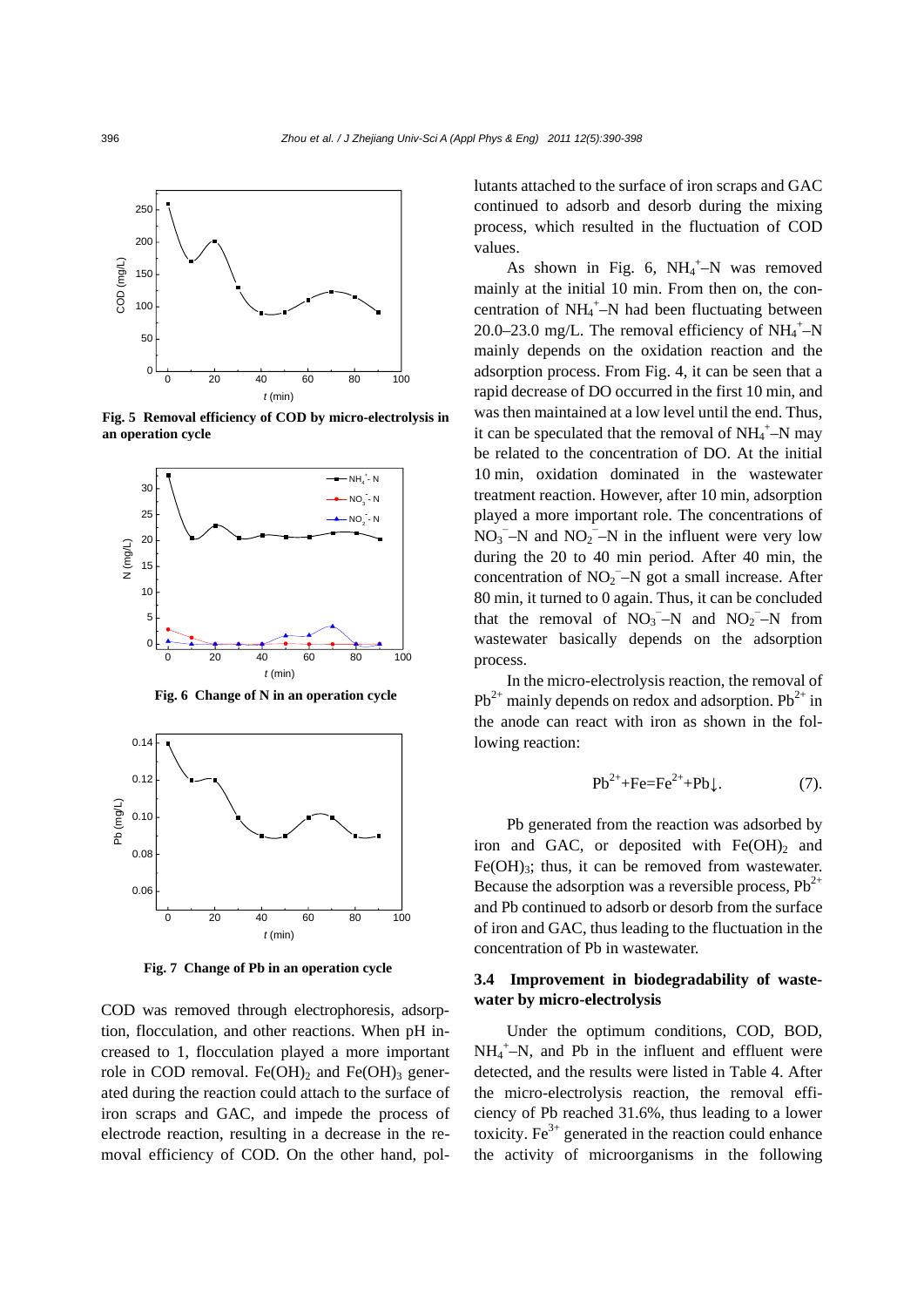biotreatment unit, and changed the structure of the sludge particles, which improved the simultaneous nitrification and denitrification processes (Liu *et al*., 2008). As this work was aimed at the removal of COD and the improvement of wastewater biodegradability, less attention was paid to the removal of Pb. However, a higher Pb removal rate may be attained through regulation of parameters in micro-electrolysis (Xiao *et al*., 2009).

**Table 4 Improvement of wastewater biodegradability**

| Parameter   | Concentration $(mg/L)$ | Removal rate |       |
|-------------|------------------------|--------------|-------|
|             | Influent               | Effluent     | (% )  |
| pH          | 5.4                    | 5.7          |       |
| $NH_4^+$ -N | 31.3                   | 20.69        | 33.9  |
| Ph          | 0.19                   | 0.13         | 31.58 |
| <b>COD</b>  | 343.26                 | 121.55       | 64.59 |
| <b>BOD</b>  | 4.3                    | 74           |       |
| $B/C$ ratio | 0.013                  | 0.609        |       |

*B*/*C* ratio: ratio of BOD to COD of wastewater

The ratio of BOD to COD (*B*/*C* ratio) of wastewater had been greatly increased. Moreover, Cl⊤ contained in wastewater can form Cl,  $Cl<sub>2</sub>$ , and  $ClO<sup>-</sup>$ , which can degrade organic pollutants in an indirect manner (Chiang *et al*., 1995; Ribordy *et al.*, 1997). Meanwhile, redox during the micro-electrolysis process can turn some poor biodegradable pollutants into biodegradable ones, and toxic substances into less toxic ones, resulting in the increase of *B*/*C* ratio in the effluent, thus providing foundation for follow-up bioprocesses.

## **4 Conclusions**

The micro-electrolysis method is feasible to treat wastewater with low COD and high toxicity. Iron scraps used in the reaction had larger specific surface areas and less weights than iron particles, and thus they had a higher COD removal efficiency. Also, they could be obtained from mechanical processing plant to realize the direct use of waste.

 The optimum conditions of reaction in this study included pH=2.0, *V*(Fe)/*V*=0.03750 (the volume of influent was 800 ml), *V*(Fe)/*V*(C)=2.0, mixing speed=200 r/min, and HRT=1.5 h. Under the conditions, the concentration of COD in the effluent decreased to 121.6 mg/L with a COD removal efficiency of 64.6%. Almost all of the chroma could be removed by micro-electrolysis.

pH was the main factor on COD removal efficiency by micro-electrolysis, and mixing speed and *V*(Fe)/*V*(C) also had significant influences on the COD removal rate.

Oxygen electrode potential  $E$  (O<sub>2</sub>/H<sub>2</sub>O) was higher in an acidic medium than that in a neutral medium, and low pH could increase the oxygen electrode potential, and accelerate and enhance the electrode reaction, leading to a high COD removal efficiency.

Under the low DO condition, the cathode generated a large number of H, which was good for the removal of COD in wastewater. Treatment without aeration had better efficiency than that with aeration.

The micro-electrolysis treatment had a certain removal efficiency of  $NH_4^+$ -N and Pb. After treatment, the *B*/*C* ratio of wastewater increased from 0.013 to 0.609, biodegradability was far enhanced, and thus the effluents could flow directly into followup bioprocesses.

#### **References**

- Acharya, C., Nakhla, G., Bassi, A., Kurian, R., 2004. Treatment of high strength pet food wastewater using twostage membrane bioreactors. *Water Environment Research*, **78**(7):661-670. [doi:10.2175/106143006X99812]
- Cheng, C.C., Hu, D.W., Zhou, J.X., 2005. Study on the process of dyestuff wastewater treated by microelectrolysis. *Chemistry and Bioengineering*, **22**(1):29-30 (in Chinese).
- Cheng, H.F., Xu, W.P., Liu, J.L., Wang, H.J., He, Y.Q., Chen, G., 2007. Pretreatment of wastewater from triazine manufacturing by coagulation, electrolysis, and internal microelectrolysis. *Journal of Hazardous Materials*, **146**(1-2):385-392. [doi:10.1016/j. jhazmat.2006.12.038]
- Chiang, L.C., Chang, J.E., Wen, T.C., 1995. Indirect oxidation effect in electrochemical oxidation treatment of landfill leachate. *Water Research*, **29**(2):671-678. [doi:10.1016/ 0043-1354(94)00146-X]
- Dai, X.L., 2005. Study on the treatment of chromiumcontaining wastewater of galvanization by utilizing the technology of micro-electrolysis and its application. *Industrial Water Treatment*, **25**(1):69-71 (in Chinese).
- Dhouib, A., Hamad, N., Hassairi, I., Sayadi, S., 2003. Degradation of anionic surfactants by *Citrobacter braakii*. *Process Biochemistry*, **38**(8):1245-1250. [doi:10.1016/ S0032-9592(02)00322-9]
- Dhouib, A., Aloui, F., Hamad, N., Sayadi, S., 2006. Pilot-plant treatment of olive mill wastewaters by *Phanerochaete chrysosporium* coupled to anaerobic digestion and ultrafiltration. *Process Biochemistry*, **41**(1):159-167. [doi: 10.1016/j.procbio.2005.06.008]